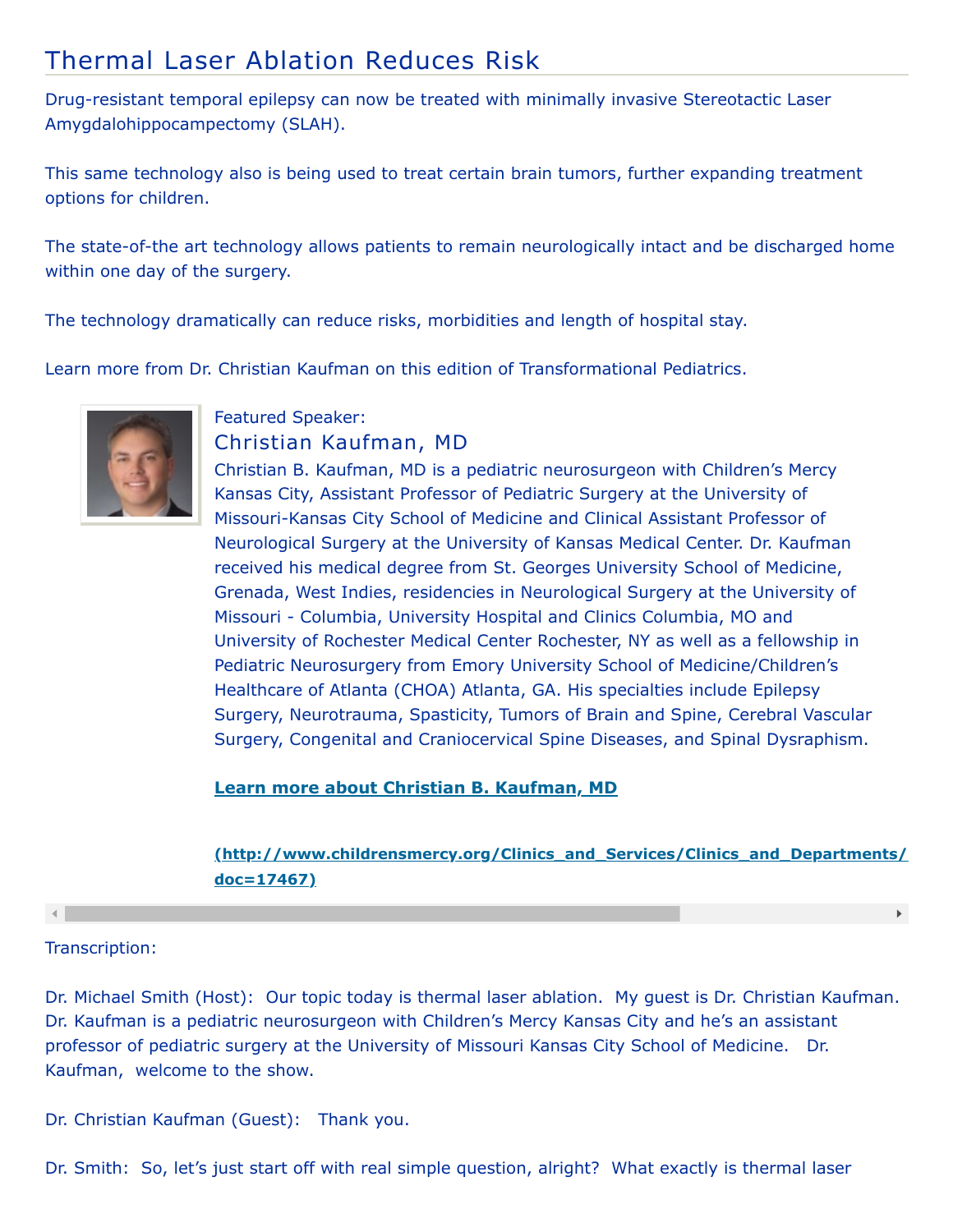#### ablation?

Dr. Kaufman: Well, what we usually call "stereotactic or laser thermal ablation" is essentially a technique wherein we can access small structures in the brain, either deep or superficial, apply a laser current that heats the tissue and essentially causes cell death in the region that is heated thereby destroying the tissue.

Dr. Smith: Now, this is, obviously, MRI-guided, correct?

Dr. Kaufman: This is guided directly in the MRI. So, the key is, as opposed to older stereotactic techniques, we see what's going on exactly while it's happening. We see it live as opposed to older techniques where they would use radio frequency ablations or radiation ablations. Those techniques destroy the cells but it's kind of some guesswork involved because those times when those techniques are used, you don't know exactly how much tissue damage is occurring.

Dr. Smith: So, just to review that real quick. Being able to visualize, basically, exactly the results when it's happening--obviously that's a huge benefit, right?

Dr. Kaufman: Huge benefit because, again, we are often talking about deep critical structures in the brain and seeing that live thermal map that shows exactly the area in tissue involvement is fundamentally extremely important and vastly increases the safety and accuracy of what we can do with it.

Dr. Smith: Who is the key candidate for this procedure?

Dr. Kaufman: Essentially, it was initially intended for use in targeting small, deep tumors. So, patients who have small, deep tumors often to get there surgically from a traditional open surgery requires a large exposure, a large craniotomy, requires moving the healthy brain in a way that could cause damage to that tissue and by, instead, targeting it in a very small tube and getting down with minimal adjustment to the brain allows for kind of an ideal situation where you don't disturb the healthy brain and only target specifically, the deep, abnormal tissue. So, again, patients with deep, somewhat smaller tumors are ideal candidates. We've also found that certain patients who have certain forms of epilepsy that arise from deep structures in the brain also benefit greatly from having that abnormal tissue damaged intentionally with the thermal ablation and it helps significantly improve their seizure control.

Dr. Smith: Let's look at it from a patient perspective. What is it like for them in preparing for this, the actual procedure, how quickly do they get out of the hospital? Run us through what it's like for the patient.

Dr. Kaufman: Sure. Again, it helps to understand what the traditional way of approaching many of these things is. If you look at a traditional open craniotomy for, say, epilepsy, often times it requires up to two surgeries or more to implant the electrodes, to map cortical areas, define targets. Those are situations where families are spending up to three to four days in intensive care units, sometimes longer, 7-8 day hospital stays. In comparison with the targeted thermal ablation, patients come in for their procedure and it's performed in the magnetic resonance room, the MRI room. Because it's such a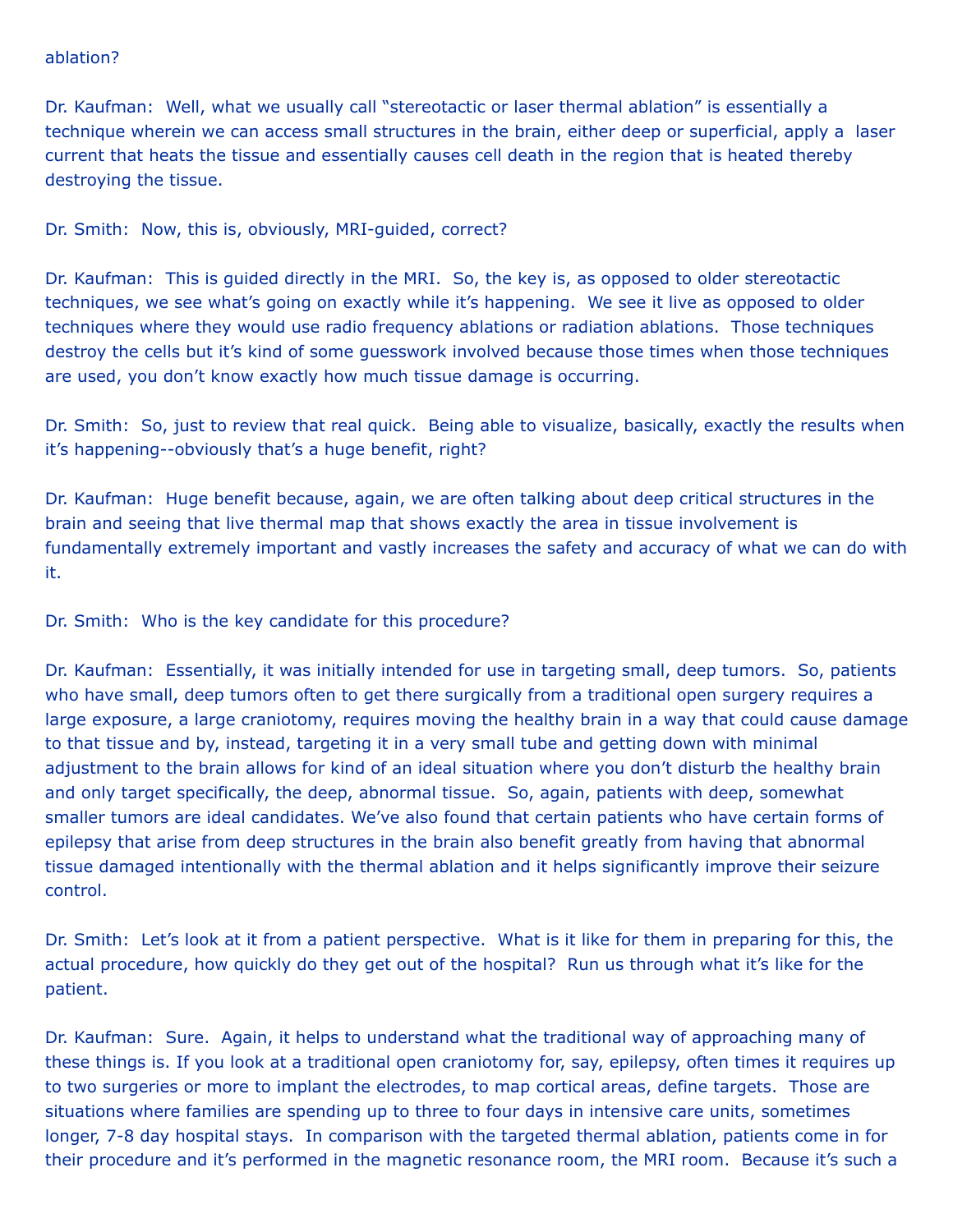small hole, we are able to close it successfully using usually only one to two small sutures and they go home the next day. So, we're changing a potentially week-long stay including intensive care unit stays into a one-day stay without ICU.

Dr. Smith: So, that benefits not just you as a clinician but you're able to target what you want; you see the results you want. There are better results and it's better for the patient all the way around. So, this is a very positive thing.

Dr. Kaufman: Yes.

Dr. Smith: Why don't we do this? Let's share a little bit of some of your experience using thermal laser ablation and some of the outcomes you've experienced in your practice and at Children's Mercy. So, just talk a little bit about the outcome you see.

Dr. Kaufman: So far, when we talk about use of the thermal ablation system in an epilepsy surgery, again, a traditional epilepsy surgery is a long stay in the hospital. Although the traditional open approach we know is very successful and it works great for properly selected patients and they have very good seizure control outcomes, we are getting comparable results with thermal ablation. Is it quite as good? No. Whereas, we can have excellent seizure control rates in about 80-85% of the time with open surgery. With thermal ablation, those numbers are reduced to, say, perhaps 60-65% of the time. However, in doing so, the complication risk for the thermal ablation is dramatically smaller. The risk to the patient is smaller and if, for some reason, the technique doesn't work, then we can always still do the traditional surgery. So, we don't burn any bridges so to speak surgically or we don't burn any options for the patients--no pun intended--when we do the thermal ablations. It's a technique we can use. If it's successful, great. It's relatively low risk which is also great, the short hospital stay, all the things that are highly desirable. So far, as of now we have not, for the epilepsy patients, we have not yet had to do an open surgery due to essentially a complete failure of the technique, so that's also been great so far. In regards to the tumor patients that we've had, again, the most recent patient we had had a significantly deep tumor surrounded by some very challenging blood vessels that to do an open procedure would have been essentially dangerous. It would have been a very high risk procedure. It could have caused significant stroke or damage to the brain. We were able to successfully navigate between those vessels with the stair tactic laser and completely ablate the entire tumor tissue and, again, the patient was able to go home within a day without any damage to the surrounding brain tissue.

Dr. Smith: Where do you think the future of stereotactic laser ablation is? Where do you see this going in future applications?

Dr. Kaufman: Already we are seeing, both at our institution and around that country, we are seeing a dramatic almost exponential number of cases being performed. Neurosurgeons, both adult and pediatric nurse surgeons, are recognizing this technology immediately for the huge boon that it is. I think we're going to see a dramatic increase in the number of applications just because it's so low risk, because it offers a lower complication rate and again typically comparable results without destroying options for more open techniques. I think it's going to become a front line kind of "go to" procedure for many intracranial pathologies instead of jumping ahead to the bigger surgeries.